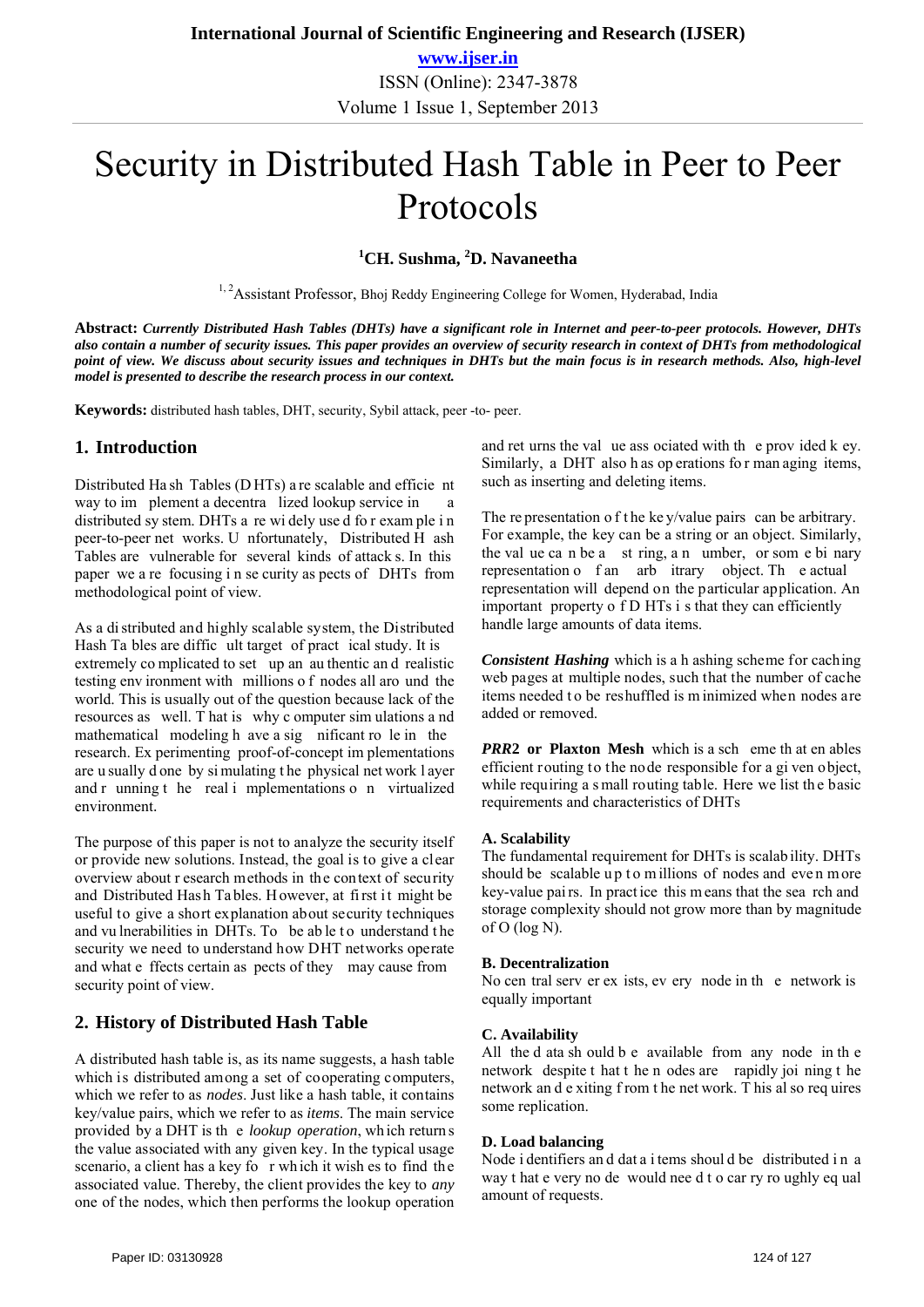# **3. Distinguishing Features of DHTs**

So far, th e d escription of a DHT is sim ilar to th e domain name system, which allows clients to query any DNS server for the IP address associated with a given host name. DHTs can be used to provide such a service. There are several such proposals a nd i t has been evaluated ex perimentally. The initial ex periments showed poor p erformance wh ile recen t attempts u sing agg ressive rep lication, yield b etter performance resu lts th an trad itional DNS. Nev ertheless, DHTs h ave prop erties wh ich d istinguish them fro m th e ordinary DNS system.

The property that distinguishes a DHT from DNS is th at the organization of its d ata is self-managing. DNS in ternal structure is to a large exte nt co nfigured manually. D NS forms a t ree hierarchy, w hich i s divided into z ones. The servers in each zone are responsible for a region of the name space. For example, the servers in a particular zone might be responsible f or al l dom ain names endi ng wi th .com . The servers responsible for tho se n ames either lo cally sto re the mapping to IP ad dresses, o r sp lit th e zo ne furth er into different zones and del egate the zo nes to other servers. For example, t he . com zone m ight c ontain servers which a re responsible for l ocally st oring m appings for names ending with abcd.com, and delegating any other queries to another zone. The whole st ructure of t his t ree i s const ructed manually.

DHTs, in co ntrast to DN S, dynamically decide whic h node is resp onsible fo r w hich i tems. If the nodes c urrently responsible for certain ite ms are removed from the syste m, the DHT se lf-manages b y gi ving other n odes t he responsibility o ver tho se ite ms. Th us, nodes can continuously *join* and *leave* the syste m. The DHT will ensure t hat t he ro uting t ables are u pdated, a nd i tems are redistributed, such that the basic o perations still wo rk. This joining or leaving of nodes is referred to as *churn* or *network dynamism*.

Another key feature of DHTs is that they are fault-tolerant. This implies that lookups should be possible even if so me nodes fail. This is typ ically achieved by rep licating items. Hence failures can be tolerated to a certain degree as long as there a re s ome re plicas of t he item s on s ome live node s. Again, as opposed t o ot her sy stems, such as DNS , fa ult tolerance a nd the accom panying re plication are selfmanaged by t he sy stem. Thi s means that the system will automatically ensure that when ever a node fails, some other node actively starts replicating the items of the failed node to restore the replication degree.

## **3.1 Overlay Networks**

A DHT is said to construct an *overlay network*, because its nodes are connected to each other over an existing network, such as th e Intern et, wh ich t he ov erlay u ses to p rovide its own ro uting fu nctionality. Th e existing n etwork is then referred to as the *underlay network*. If the underlay network is the Internet, the overlay routes requests between the nodes of the DHT and each such reroute passes through the routers and switches which form the underlay.



## **3.2 Routing Latency**

The number of hop s does no t so lely d etermine th e ti me it takes to reach the destination, network latencies and relative node speeds also matter. Closely related to latencies are two properties called *content locality* and *path locality*. Content locality means that data that is inserted by nodes within an organization, con fined to a local area network, should be stored ph ysically with in th at o rganization. Path lo cality means that queries for item s wh ich are availab le with in an organization s hould n ot be ro uted t o nodes outside t he organization. These two pr operties are useful f or seve ral reasons. First, laten cies are lo wered, as laten cies are typically low within a LAN.

# **4. Properties of DHTs**

DHTs are *scalable* because:

- Routing is scalable. The typical number of hops required to  $\pi$  nd an item is less o r equal than  $\log(n)$  and each node stores log (*n*) routing entries, for *n* nodes.
- Items are dispersed e venly. Each node stores on ave rage *dn* items, where *d* is the number of items in the DHT, and *n* is the number of nodes.
- The system scales with dyna mism. Each join/leave of a node requires redistributing on average *dn* items, where *d*  is the number of items in the DHT, and *n* is the number of nodes.

## **5. Security and Trust**

There are three m ain security issu es related to DHTs mentioned i n literatu re. Th ese are called Syb il attack s, Eclipse attacks and Rou ting a nd Storage attacks. In Sybil attacks the idea is that an attacker generates large amount of nodes i n th e network in ord er t o su bvert th e repu tation system or mechanisms based on redundancy. These n odes do not nec essarily need t o be real p hysical co mputers but they can be vi rtual nodes controlled by single attacker. The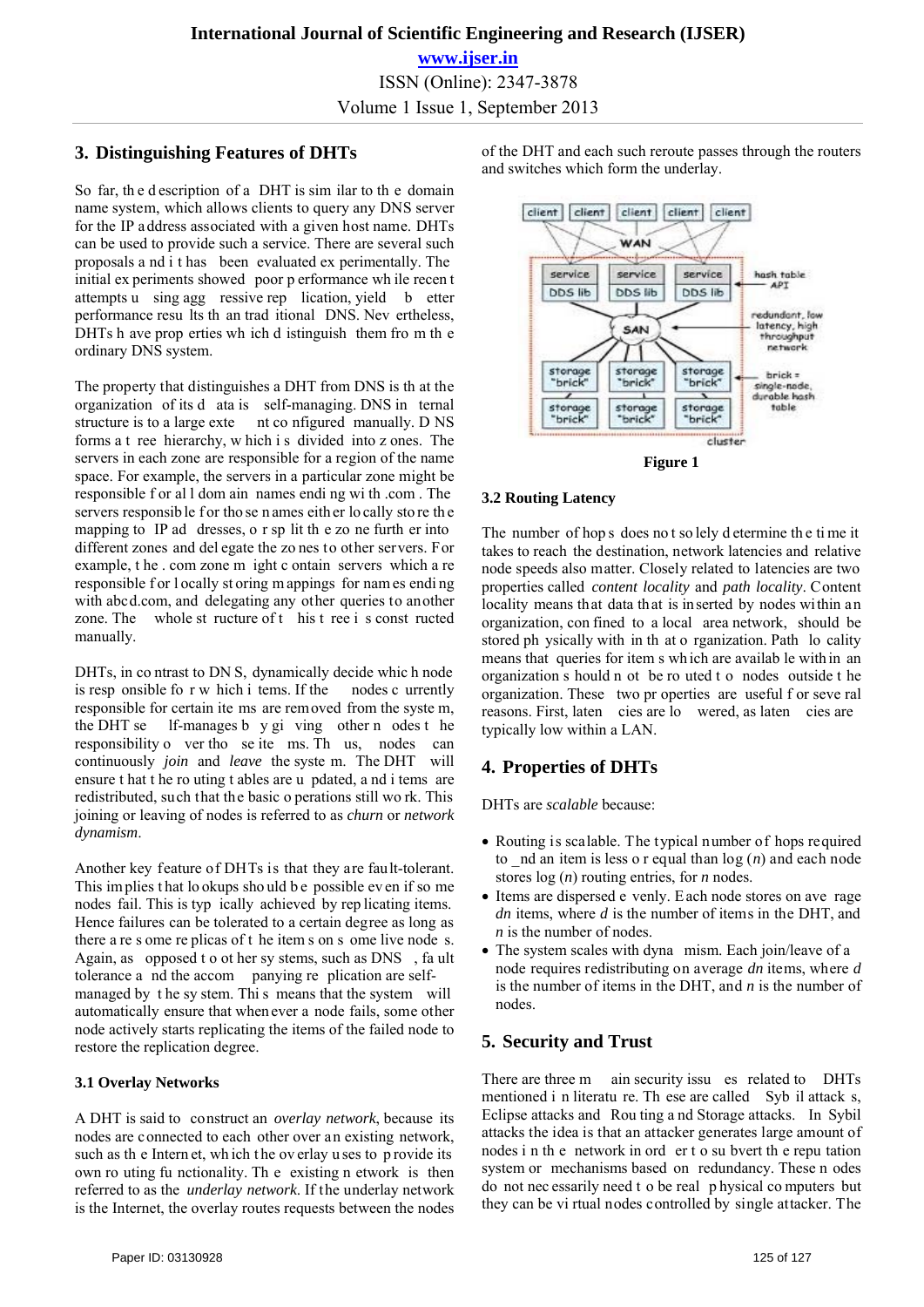Sybil attack is n ot sp ecific to DHTs but DHT is typ e of a system wh ich is vulnerable to Sybil attack s. The vulnerability to Sy bil attack d epends on how ch eap it to generate new nodes.

Eclipse attack is b ased on p oisoning th e rou ting tab les of honest nodes. As there are many nodes joining and exiting from the DHT all the time, nodes need to actively update and synchronize their routing tables with their neighbors in order to keep lookup system functional. Thus, one malicious node can potentially poison many of i ts neighbors' routing table b y prov iding false in formation. If th e attack er possesses a "narro w" point in a n etwork, he can utilize the Eclipse attack to potentially isolate the network in two parts.

Routing table and Storage attack is a type of an attack where a si ngle node i s n ot following t he protocol. I nstead of forwarding the lookup requests, it may drop the messages or pretend b eing th e r esponsible o f t he key. H ence, it m ay provide c orrupted or m alicious data - such as vi ruses or trojan horses - as a response

Sybil attack s or Eclip se attack s do not directly b reak t he DHT nor damage the other peers. They a re more like tools for at tacker to control the routing and data flow in DHT. Instead, R outing t able an d Storage at tacks are som ething that actively tries to harm th e network and the other peers. Thus, e ffective way t o o rganize at tack i n DHT w ould be setting up a malicious node providing corrupted information and then utilizing Eclip se attack or Syb il attack to fo rward the requests to that node.

## **6. Security Mechanisms**

Much r esearch h as b een done in order to protect the p eers and the whole network against existing security threats. We are not going in details here as the focus of this paper is not in the security itself b ut research methods. However, so me practical examples of sec urity solutions in DHTs are liste d below.

**1) Sybil attacks**: As a defense against Sybil attack, there are several different approaches. Borisov proposes a ch allengeresponse protocol based on computational puzzles. The idea is th at ev ery node shou ld period ically sen d co mputational puzzle to its neighbors. Solving the puzzle "proves" that the node is honest an d tru stworthy, bu t it also requ ires CPU cycles. The goal is to m ake organizing Sybil at tack m ore difficult: run ning one p eer client does not req uire much of CPU power, but running thousands of active virtual nodes is computationally infeasible.

**2) Eclipse attacks:** An obv ious way to sh ield ag ainst Eclipse attack s is to add some red undancy in routing. Th is approach i s ut ilized by C astro who p ropose t wo se parate routing tab le: th e o ptimized routing tab le an d th e verified routing table.

**3) Routing and Storage attacks**: As a n example, Ganesh and Z hao pr opose a sol ution w here n odes si gn "p roof-oflife" certificates that are di stributed t o randomly chosen proof managers. The node which is making lookup request, can re quest the certificates fr om pr oof m anagers a nd t hat way detect the possibly malicious nodes.

Security needs to be considered for every distributed system, and D HTs a re n o exce ption. O ne pa rticular t ype of at tack which has been studied is the *Sybil attack* .The attack is t hat an ad versarial host joins t he DHT with m ultiple id entities. One way to establish the identity of the nodes of the DHT is to use public key cryptography. Every node in the DHT is verified to h ave a v alid certificate issu ed b y a tru sted certificate authority.

# **7. Conclusion**

In this paper we studied security in Distributed Hash Tables from th e methodological po int of v iew. The go al of t his paper was to present the most important research methods in context of D istributed Hash Tables and their security aspects. Another m ain object ive was t o give an overview how those methods are applied in practice. As a conclusion, according to existing surveys and research papers about our topic and what we lea rnt in previous chapters, the two most important an d popular m ethods we re com puter si mulations and data analysis. Those are utilized almost in every paper in this research field. DHT is basically an overlay network so it is obvious that the network simulation tools are m ajor asset for a re searcher. Data analy sis is strictly connected to t he simulations: as we ha ve m uch data as outcome of the simulations, we need to understand that data and realize how certain values affect to security properties.

Experimental research is maybe not as big role as one might expect. Som e exam ples exis t where proof-of-concept implementations have been r un i n re al envi ronment. However, simulations are the primary tool for gathering data from network behavior. The main reason for this may be that building a real test bed with millions of nodes all around the world i s q uite dem anding and requires huge am ount of resources as well. Al so, s imulations ge nerally gi ve us relatively good picture of network behavior.

# **References**

- [1] G. Urdaneta, G. Pierre, a nd M. V. Steen, "A survey of dht sec urity t echniques," ACM C omput. Sur v., v ol. 4 3, pp. 8: 1–8:49, Febr uary 2011. [Online]. Avai lable: http://doi.acm.org/10.1145/1883612.1883615
- [2] H. Sitepu, C . M achbub, A . Lan gi, and S. S upangkat, "Unohop: Ef ficient d istributed ha sh t able wi th  $o(1)$ lookup performance," i n B roadband C ommunications, Information Techn ology Bio medical Applications, 2008 Third International Conference..
- [3] Stoica, R. M orris, D. Kar ger, M. F. Kaas hoek, and H. Balakrishnan, "Chord: A scalab le p eer-to-peer loo kup service for internet a pplications," in Proceedings of the ACM SIGCOMM '01 Con ference, San Dieg California, August 2001.